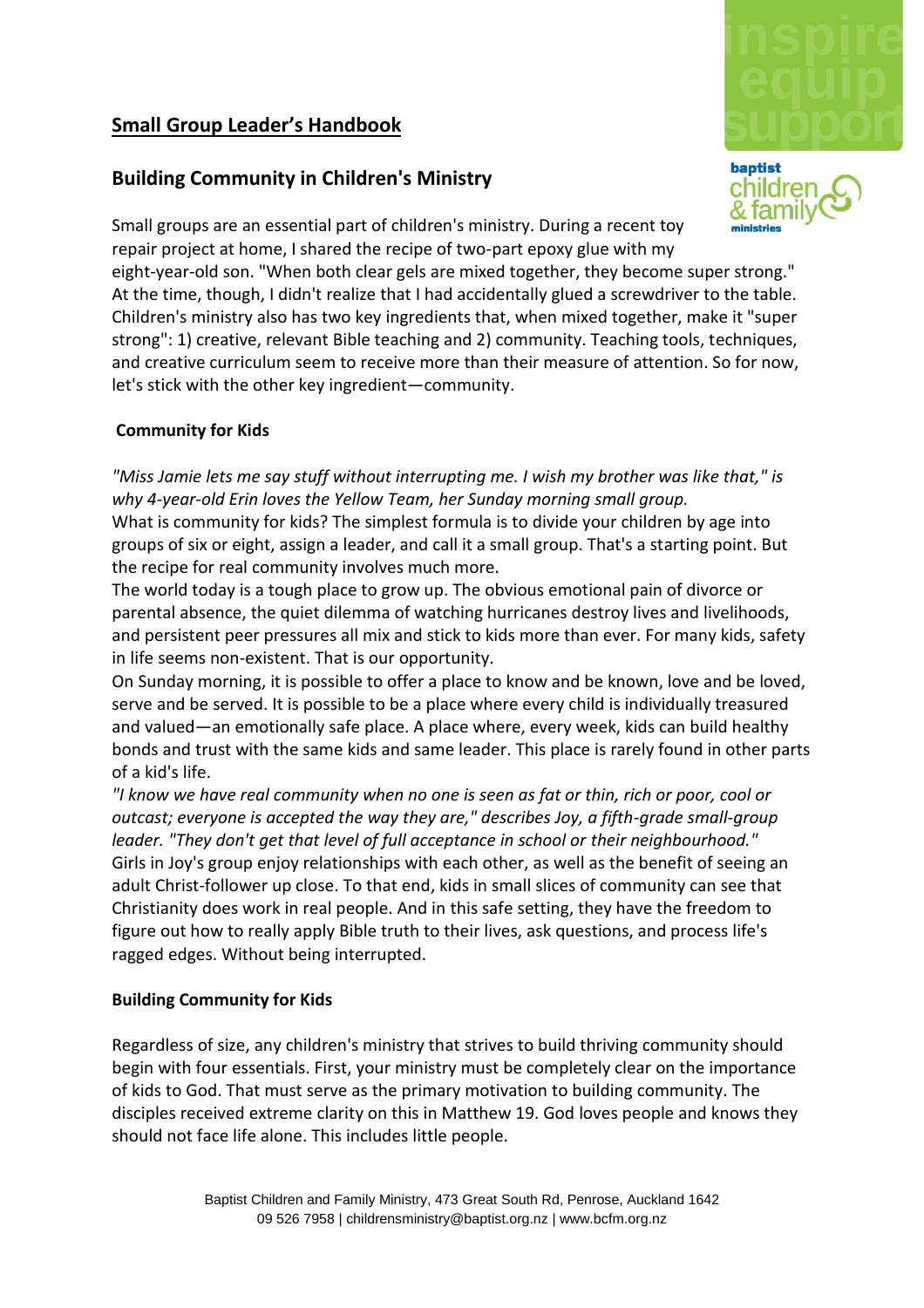

childrei

Next, elevate community as a high value in your ministry and state it boldly. Adopt a strong statement such as, "We value intentional shepherding of children through small groups." The level of commitment your ministry has to building community will be proportional to the clarity and conviction of the vision you cast.

Third, make it a mission to find small-group leaders who love kids and want to be used by God to change lives. Gifted shepherds will not only

implement a vision for community in your ministry, they will make it spring to life. Bob, a second-grade small-group leader, illustrates the healthy heart needed when he says, "I want each of the guys in my group to know I care about them. If a boy has a dad doing that already, then he'll like it. If a boy doesn't have a father doing this in his life, he'll crave it. Either way, it's great to give them something I know they need."

Fourth, make sure your ministry delivers community consistently; it must be a nonnegotiable every week. Kids must be able to rely on the "safe place" of community to be there for them because no one knows when their life is going to go out of control, making the need for "someone" critical. The Bible repeatedly tells us to expect troubles in life, but nowhere does it say to deal with them alone.

Reliability leads to trust, and life's troubles tend to break the trust of kids a lot. Remember, reliability and trust can only be built over time, so be patient. And never forget that reliability and trust will be re-earned every week, so be consistent.

#### **Advice from the Pros**

"My small group rocks because of my leader, Mr. Phil!" says Jake, a fifth-grader. If an environment has been set for community to thrive, the adhesive that holds community together is the small-group leader. Given clear vision and room for creativity, leaders act as the catalyst for life-change in kids. If your leaders see the value they bring, the inventory of great ideas will swell. Here are a few to share with your ministry:

- Joy maintains connection with the girls from her group by calling or sending a postcard once a month. This extra contact lets each girl on her team know that Joy cares for her, which flows from Joy's commitment to prayer. "I am constantly praying for each of them, for specific issues in their lives, and for them to put into practice what we talk about each Sunday morning," Joy says.
- Bob makes it a practice to call each boy on his team by name as often as he can during small-group time. "It's a little thing to do, but sure makes them feel affirmed when they hear their name; kind of a man-to-man thing," Bob says. "An adult who is willing to look them in the eye while they talk also helps them feel that what they are saying is important."
- Roxanne, a fourth-grade leader, describes two ideas that help form strong community. First, she learned that pictures are great tools to help everyone in the small group relate. So, she asks her girls to bring in pictures from all corners of their lives, and then puts them on the walls in the area where they meet. She explains that photographs help the girls say to each other, "I know more about who you are now!" Her second idea is to use activities outside of church to make small-group memories. On a recent small-group afternoon trip, a new girl named Sandy showed up in Roxanne's group for the first time. "It was a fun afternoon, and the girls just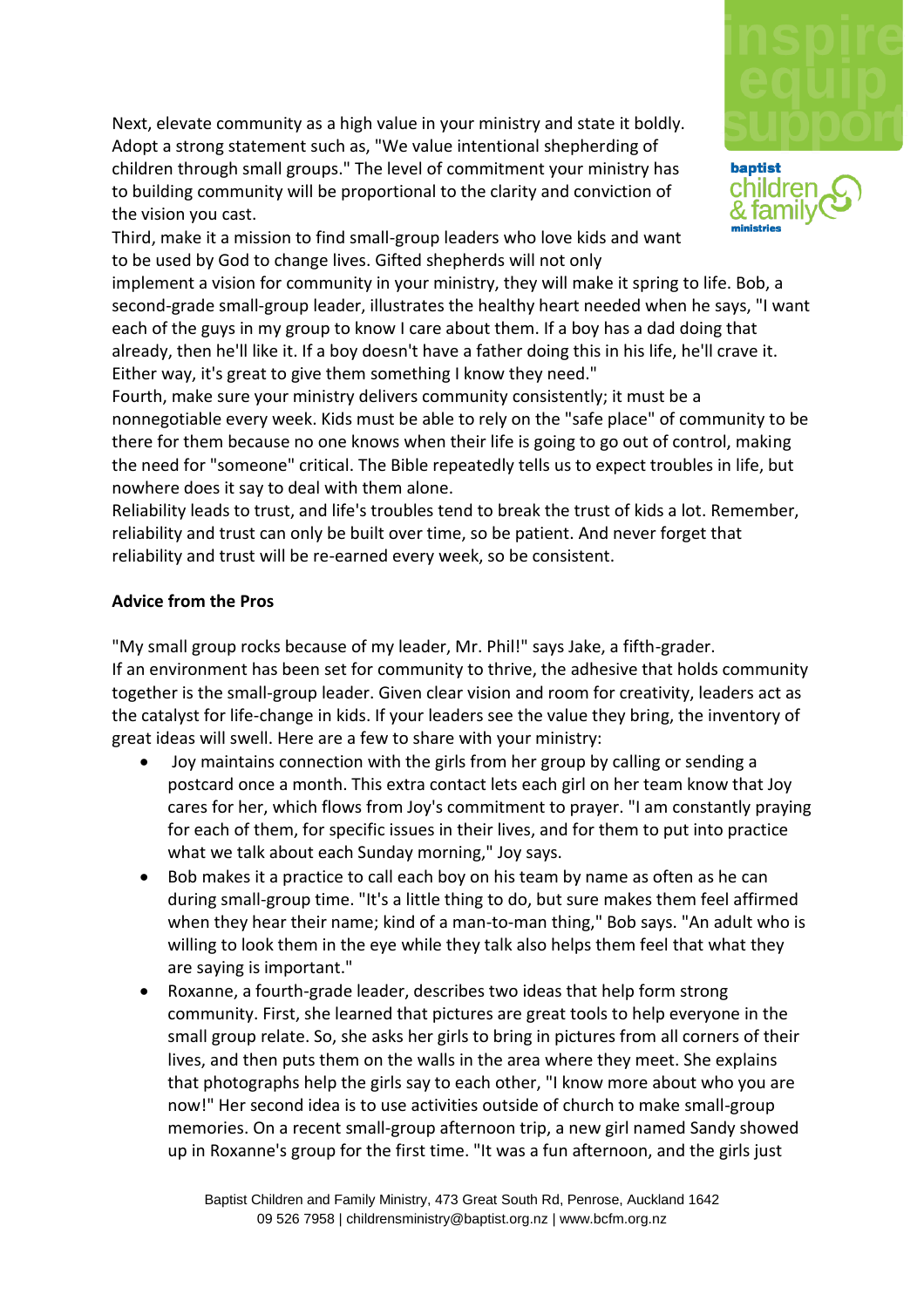accepted Sandy immediately. I'm thankful our community is so strong that we can share it freely with anyone," Roxanne says. "Because of that experience, Sandy and her family decided to begin attending church more regularly."





This taste of community was likely not the sole reason Sandy and her family are now in church each week, but it may have provided a very strong

reason—especially as an ingredient of a thriving children's ministry. The desire of a child to go to church is a strong motivation to even the most unchurched parents. Willow Creek Community Church Senior Pastor Bill Hybels says, "Your ability to reach seekers is directly related to how well you care for their kids."

When God says it is not good for man to be alone in Genesis 2:18, he indicates that he has made us to be relational people. This need to bond with others is abundantly present in kids, too. If a children's ministry can establish a well-worn path toward community for kids, they are certain to better navigate the challenges of life they face now, as well as those that lie ahead. But they can't do it on their own; your ministry must have a clear vision of community for them.

Just imagine how a strong small-group experience sticks in the hearts of kids. Imagine the "super strength" of children's ministry that mixes community kids love with creative, relevant Bible teaching.

### **How to be an AMAZING Small Group Leader**

Many churches today use a Large Group / Small Group format. That simply means all the kids first gather together for a large group teaching that may utilize videos, skits, object lessons, puppets or games, and a gifted teacher who is able to engage a large group of children effectively. Then, the kids break into small groups for discussion, a simple game perhaps, and other activities to help dig a little deeper into the lesson topic. If you are a small group leader, here are FIVE TIPS to make your time as effective as possible:

1. Understand how important you are! Often small group leaders sell themselves short. They may not have the "up front" skills of the Large Group teacher and so they may mistakenly think that they aren't as important. Nothing could be farther from the truth! Your role is critical. No matter how amazing your large group teacher may be, they are teaching to a LARGE group. They can't have the relational impact that you can. Notice, Jesus amazed large crowds, but he poured his life into a small group called the disciples. The crowds ran when Jesus was dying, but it was those disciples who carried on his work. Your students are your disciples! The greatest impact on children is what they learn in a small group setting. There are things you can do that a large group leader simply can't. You can ask questions to see where each child is in their understanding. You can pray for each one specifically because you can learn what each of their needs are. You can challenge them to live out what is being taught, then follow up to see how they are doing. Large group casts the net, but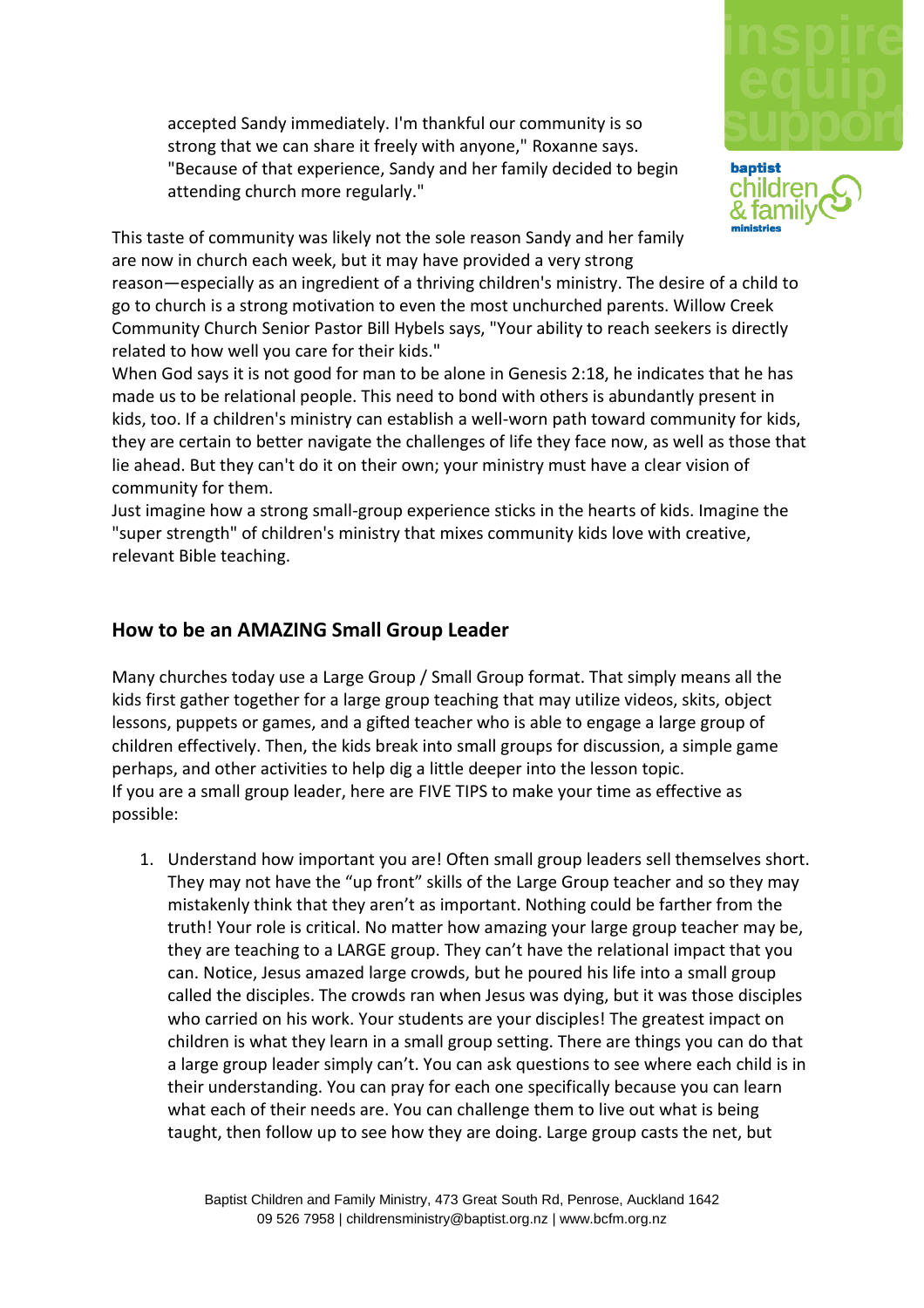

small group is where the fish are reeled in! You have the opportunity to make a huge difference in the lives of children! #

- 2. Take your role seriously. If you think you are merely providing a fun baptist childrer time for the kids while their parents are being ministered to, you are & tam completely missing the boat. As much ministry happens in a children's small group as does in "Big Church" – perhaps even more! I Peter 5:2 tell us, "Be shepherds of God's flock that is under your care, watching over them–not because you must, but because you are willing… eager to serve." You are a shepherd to the kids in your small group! Wow. Think about what that means! It's an important role that must be taken seriously. The Bible also says we will give an account for how well we shepherd those in our care! (Heb. 13:7) #
- 3. Be relational! Your job is not just to help children participate and "be good." It is to "be Jesus" for them. It's ok to ask yourself, "What would Jesus do?" Jesus wouldn't be on time; no, He'd come early! He wouldn't be getting ready for his class while there were kids around; He'd be ready before they arrive. Then, He wouldn't stand at the edge of the room; He'd be in the midst of it talking to the kids. He wouldn't be on His cell phone; it would be turned off and He'd be engaged with the kids. He wouldn't be sitting off to the side of the kids; He'd be sitting with the kids, maybe even on the floor with them. He would be asking them meaningful questions and listening intently to their answers. He would be offering gentle but Godly advice. He might even stop and pray for them in the middle of a conversation – because something came up that needed to be prayed for right then and there, regardless of what is going on around them. He would get down on their eye level. He would play with them. He would laugh with them. The children wouldn't even realize he was a "leader" or "authority figure" because they would see Him as a friend. Yes, this describes your role. From the moment you enter the room, your role is to relate to kids. #
- 4. Be intentional. You are on a mission and you choose your words, actions and activities to accomplish your mission. If you get a small group guide, you know ahead of time what the ONE THING is that you are trying to drive home through everything you say and do during your short time with the kids. Whether it is a game with a point, looking up Bible verses, facilitating discussion questions, or doing an activity, you are constantly repeating the main point and illustrating it as many ways as you can. When parents ask their kids, "What did you learn today?" your students are quick with their answer because you repeated it so many times, it is on the tip of their tongue! #
- 5. Be fun. Of course we want kids to have a great time. At my church, our goal is to make Sunday the best day of a kid's week. Kids should be laughing and smiling and having a great time – but fun isn't the goal. It is a means to a much more important goal: that they come to know Jesus, and grow in their relationship with Him. I like to say, "I'm serious about fun!" That means that I never lose sight of the grave seriousness of what we are doing – saving kids from the dire consequences of a life lived outside of God's design. We are saving kids from unimaginable pain and suffering… that's serious business. But the good news is we can have FUN leading